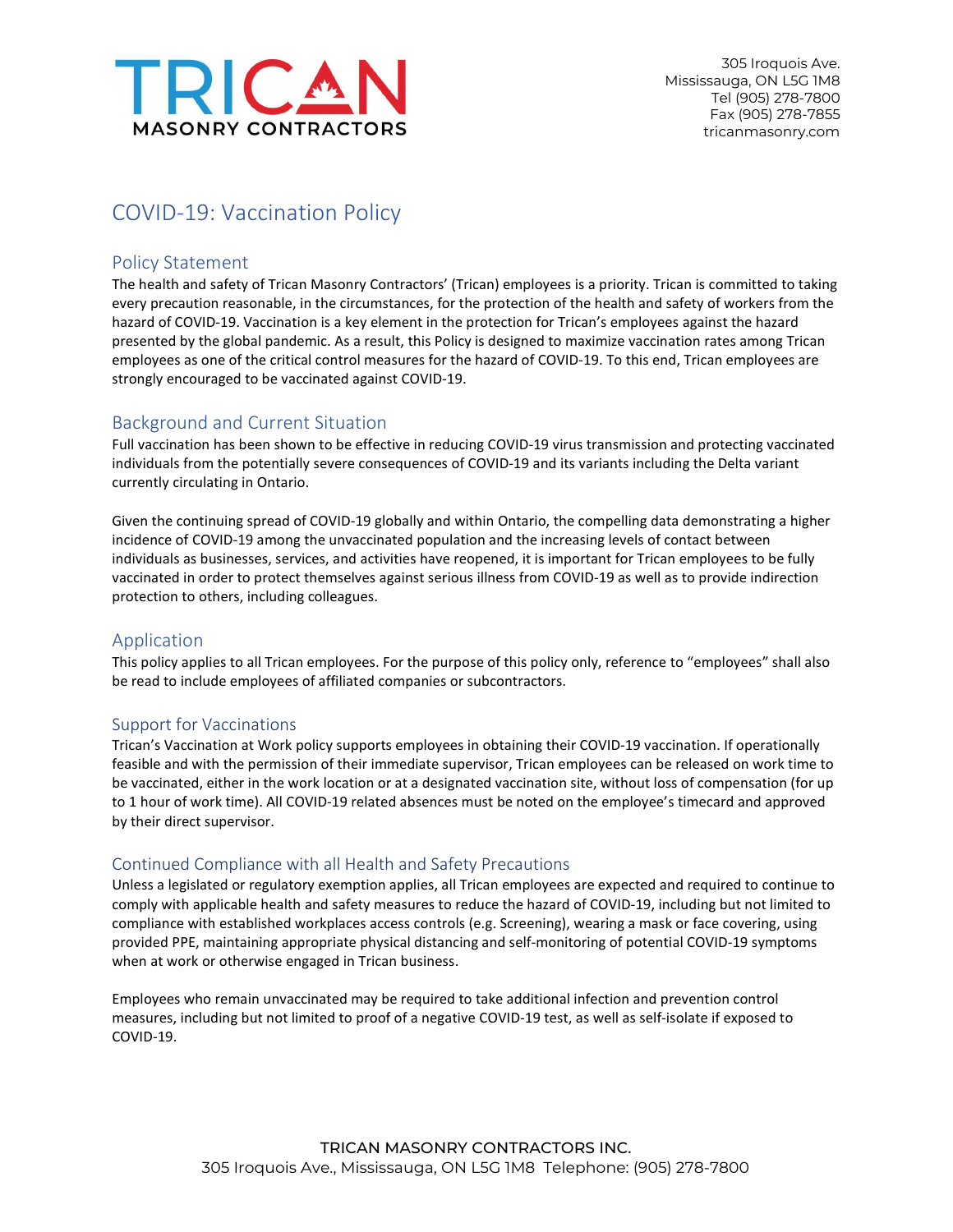

#### Responsibilities

All levels of management are responsible for the administration of this Policy.

Managers, Supervisors and Foremen are expected to:

- Lead by example.
- Ensure employees complete any required education or training about COVID-19, including regarding vaccinations and safety protocols.

Employees are expected to:

- Follow all health and safety policies and protocols.
- Complete any required education or training about COVID-19, including regarding vaccinations and safety protocols.

#### Vaccination Requirement

All Trican employees are strongly encouraged to be fully vaccinated with a COVID-19 vaccine series by November 30, 2021. For a two dose vaccine series, employees must receive one dose of COVID-19 vaccine by October 30, 2021, and two doses of COVID-19 vaccine by November 30, 2021. For a single dose vaccine series, employees must receive the dose by October 30, 2021.

#### Proof of Vaccination

Trican requires proof of vaccination from all employees who have received the vaccine. Proof means documentation verifying receipt of a vaccination series approved by Health Canada or the World Health Organization.

Employees must disclose their vaccination status to Trican's office in accordance with this policy no later than October 30<sup>th</sup>, 2021.

Employees who, by November 30, 2021, disclose that they have not received two doses of COVID-19 vaccine (or a single dose in the case of a single dose vaccine series), or who have not disclosed their vaccination status as required, may be required to attend education on the benefits of vaccination, in addition to the obligations identified under "Vaccination Requirement" above.

Employees will be required to update their vaccination status in accordance with the established process and by the dates set out in this policy, as they obtain each dose of COVID-19 vaccine.

Trican will maintain vaccination disclosure information, including documentation verifying receipt of a vaccination series approved by Health Canada or the World Health Organization, in accordance with privacy legislation. This information will only be used to the extent necessary for implementation of this policy, for administering health and safety protocols, and infection and prevention control measures in the workplace.

Employees may also be required to disclose their vaccination status by law or to otherwise give effect to this policy, including, but not limited to, situations where employees are directed to stay home as a result of the daily screening in order to comply with the clearance criteria to return to work (e.g., after experiencing symptoms, a COVID-19 exposure, or a travel quarantine exemption).